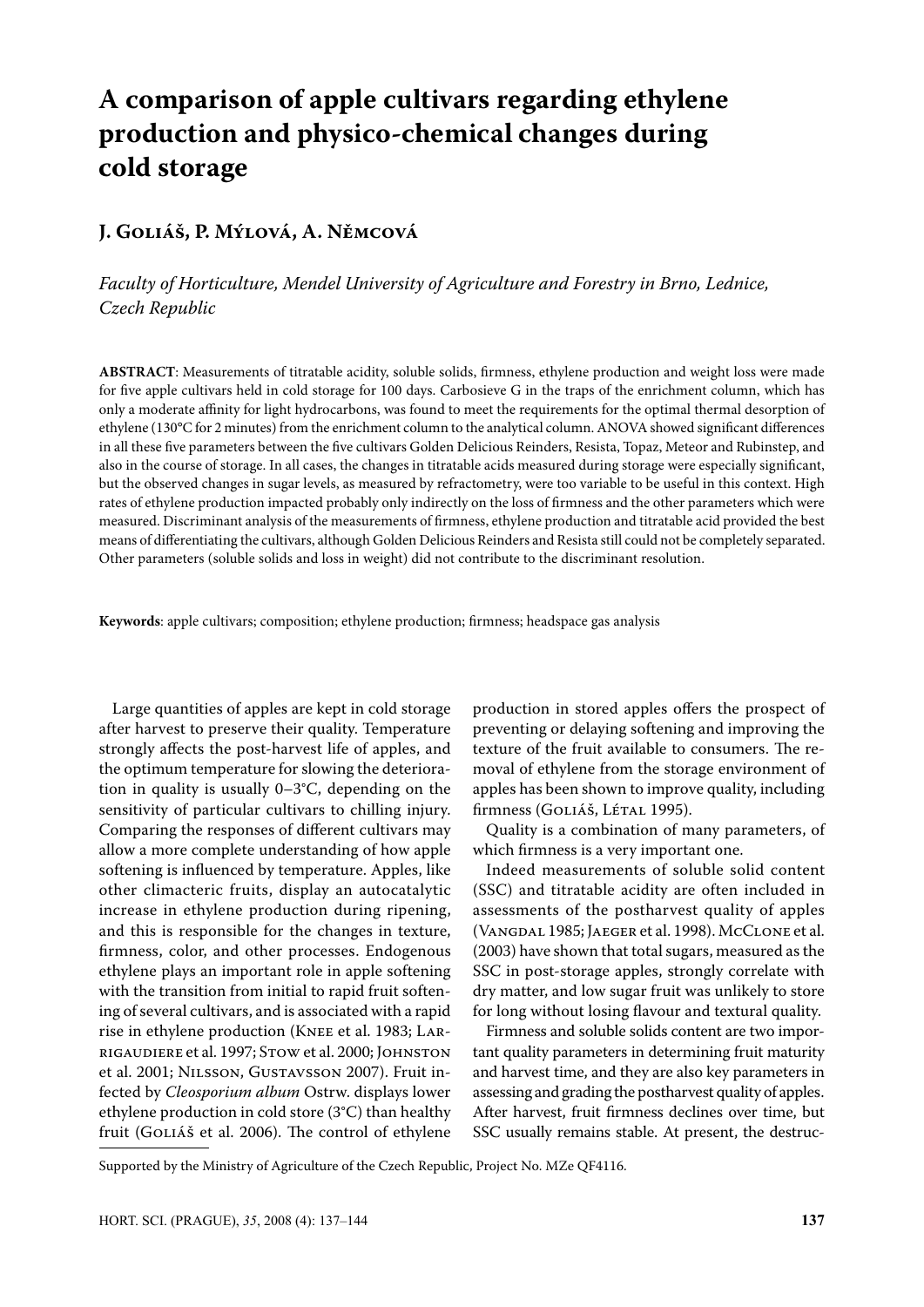tive Magness-Taylor firmness test is still the industry standard for measuring fruit firmness. In term of consumer acceptability appeared to be according to whether a sweet, hard apple or a juicy, but acidic apple was preferred (DAILLANT-SPINNLER et al. 1996).

A wide range of factors influence the resistance of apple cultivars to storage diseases (Blažek et al. 2007), particularly the presence of phenolic compounds, skin thickness and its resistance to mechanical damage. This study used discriminant analysis to compare the performance of five different apple cultivars during cold storage, by measuring the production of ethylene and other, non-volatile compounds, changes in firmness of tissues and weight loss.

#### **MATERIALS AND METHODS**

# **Choice of adsorbent material for trapping ethylene**

Detection of ethylene at trace levels  $( $10$  ppm) is$ necessary in order to be able to study the influence of this gas on plant development. Gas chromatography (GC) with FID combined with static headspace analysis is limited by the amount gas that can be reliably introduced into the GC inlet. Measurement by dynamic enrichment concentrates analytes to detectable levels and so increases the detection limits. As an adsorbent material for the traps, Carbosieve III has a high affinity for light hydrocarbons such as ethylene and this makes thermal desorption ineffective. However, the Carbosieve G adsorbent (Supelco Inc., Bellefonte, PA) provides optimal thermal desorption of analytes, at 130°C for 2 minutes, from the enrichment column to the analytical column.

# **Determination of ethylene in intact fruit**

Prior to sampling the apples were placed in a cold storage room. To measure ethylene production, one intact apple was placed in a 0.5 l hermetically sealed jar, with five replicates. The jars were sealed with two gas ports. Purified air flowed into the jars at 50 ml/min at 20°C, prior to sampling. Gas samples were collected from the outlet of each jar and passed through the enrichment column containing 370 mg of the sorbent Carbosieve G for 6-minutes flow, so that the total volume was 300 ml. Under these suction conditions, ethylene was completely retained in the enrichment column (conservation version). Each sample was analyzed using a thermal desorption system model TD 2 operated in manual mode and an Agilent 4890D gas chromatograph with FID detection. An analytical column of 30 m, I.D. 0.32 mm and 20  $\mu$ m film was

chosen. The choice of column combined with careful temperature programming by thermal desorption allows samples to be injected without cryotrapping and provides excellent resolution of ethylene from water and other compounds present. Identities of ethylene from other compounds in the sample were confirmed in a separate analysis  $(v_{(s)}$  the volume injected in the analytical column,  $c_{(s)}$  the concentration of the standard in the calibration sample). The ethylene production from the intact fruit, released into the percolating gas  $(G - \mu I/kg/h)$ , was calculated from the flow rate  $(F)$  of the percolating gas (50 ml/min), the volume  $(V)$ permeating through the enrichment column (3 l) and the weight (m) of the inserted fruit in the sampling chambers (kg).

#### **Physico-chemical analysis**

Flesh firmness was defined as the maximum force required to push the 11 mm Magness-Tylor probe into the fruit flesh (after skin removal) on two opposite sides of each fruit, to a depth of 8 mm, with a penetrometer (Toruni, Forli, Italy). The results were expressed in MPa.

The soluble solids content (SSC) was measured at 20°C using an Abbe refractometer (Carl-Zeiss Jena), using juice pressed from a sample of homogenized fruit slices. Titratable acidity (TA) was determined in a water extract of a weighed amount of homogenized apple tissue, by titrating to pH 8.1 with 0.1 NaOH. The results of TA were expressed as g/100 g apple tissue, calculated as malic acid.

# **Statistical analysis of data**

ANOVA was performed on the results for the soluble solids, titratable acidity and flesh firmness, and Fisher's least significant difference (LSD) intervals, at 95% confidence limits, were computed for each parameter. Unistat 5.1 Statistics software was used.

# **RESULTS AND DISCUSSION**

#### **Entrapment of ethylene**

Water is problematic with respect to normal thermal desorption analysis, because cryofocussing is generally used to immobilize analytes during the desorption step, thereby improving the chromatography performance dramatically. Here the problem can be circumvented by use of a chromatography column with a high loading capacity and a packing which enables resolution of ethylene from other light hydrocarbons and gases, as well as the water in the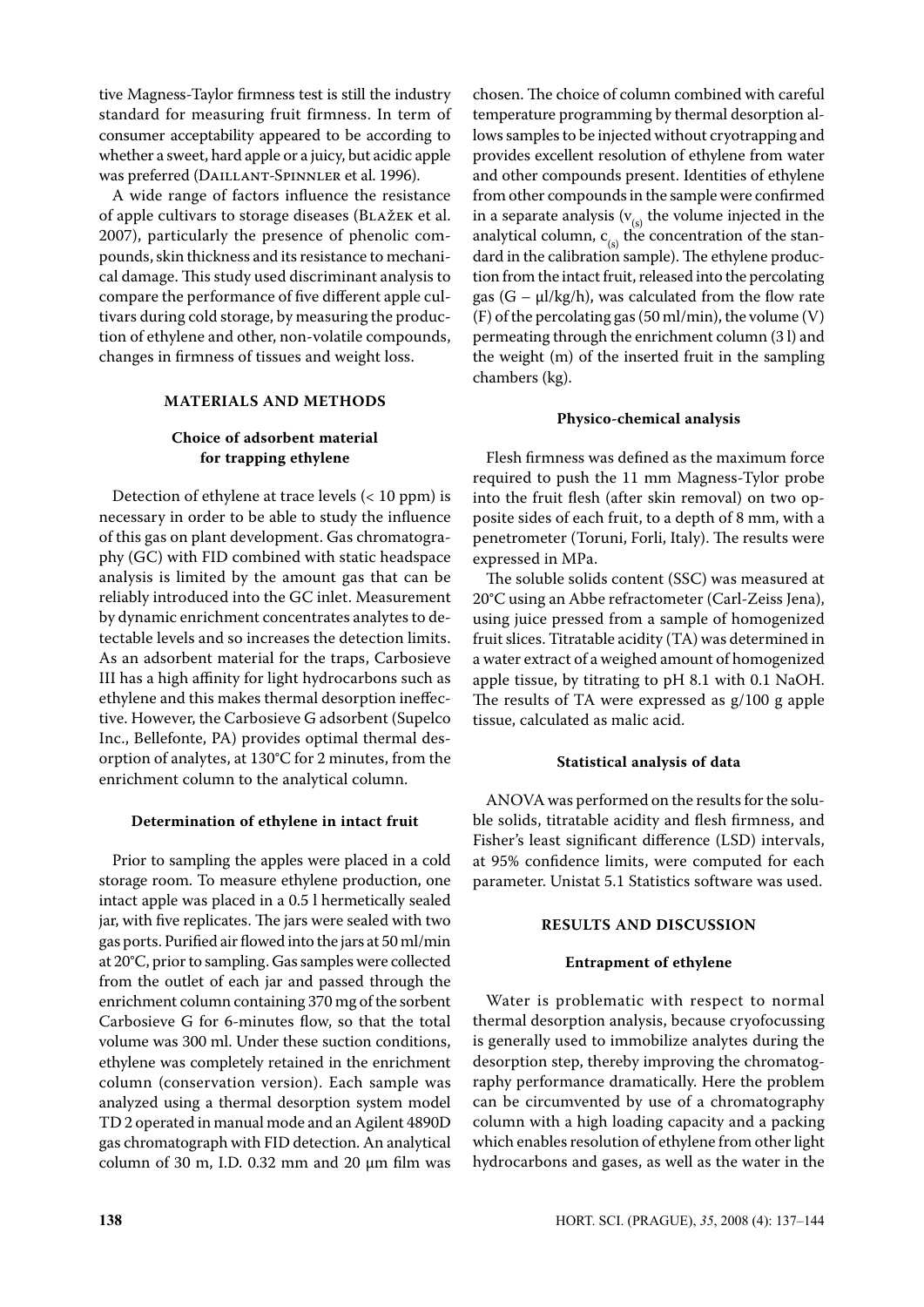

Fig. 1. Time pattern of ethylene production (μl/kg/h) for the cultivars Golden Delicious Reinders and Resista, stored in an ambient atmosphere. Each value represents 5 fruits and vertical bars indicate SE (*P* < 0.05)

sample. However, the gas-solids system with Porapak Q was unsatisfactory for determining ethylene concentrations lower than 1 ppm in the percolating gas. Therefore, a gas-solid system, with activated charcoals termed Carbosieve G and Carbosieve SIII as sampling tube packing, was tried. Carbosieve G was selected as the sorbent material for the traps for its relatively high affinity for light hydrocarbons and its better release of ethylene during the thermal desorption process.

#### **Ethylene production**

The ideal apple for long-term storage combines higher skin thickness and toughness with a lower production of ethylene, which slows the softening of fruit (Blažek et al. 2007). Apples are climacteric fruits, characterized by a burst of ethylene production during ripening. In our experiments the cultivars exhibited only small increases in ethylene production, with only Resista and Topaz showing the characteristic rise



Fig. 2. Time pattern of ethylene production (μl/kg/h) for the cultivars Rubinstep, Topaz and Meteor, stored in an ambient atmosphere. Each value represents 5 fruits and vertical bars indicate SE  $(P < 0.05)$ 

Fig. 3. Time pattern of titratable acidity for the cultivars Golden Delicious Reinders and Resista, stored in an ambient atmosphere. Each value represents 5 fruits and vertical bars indicate SE  $(P < 0.05)$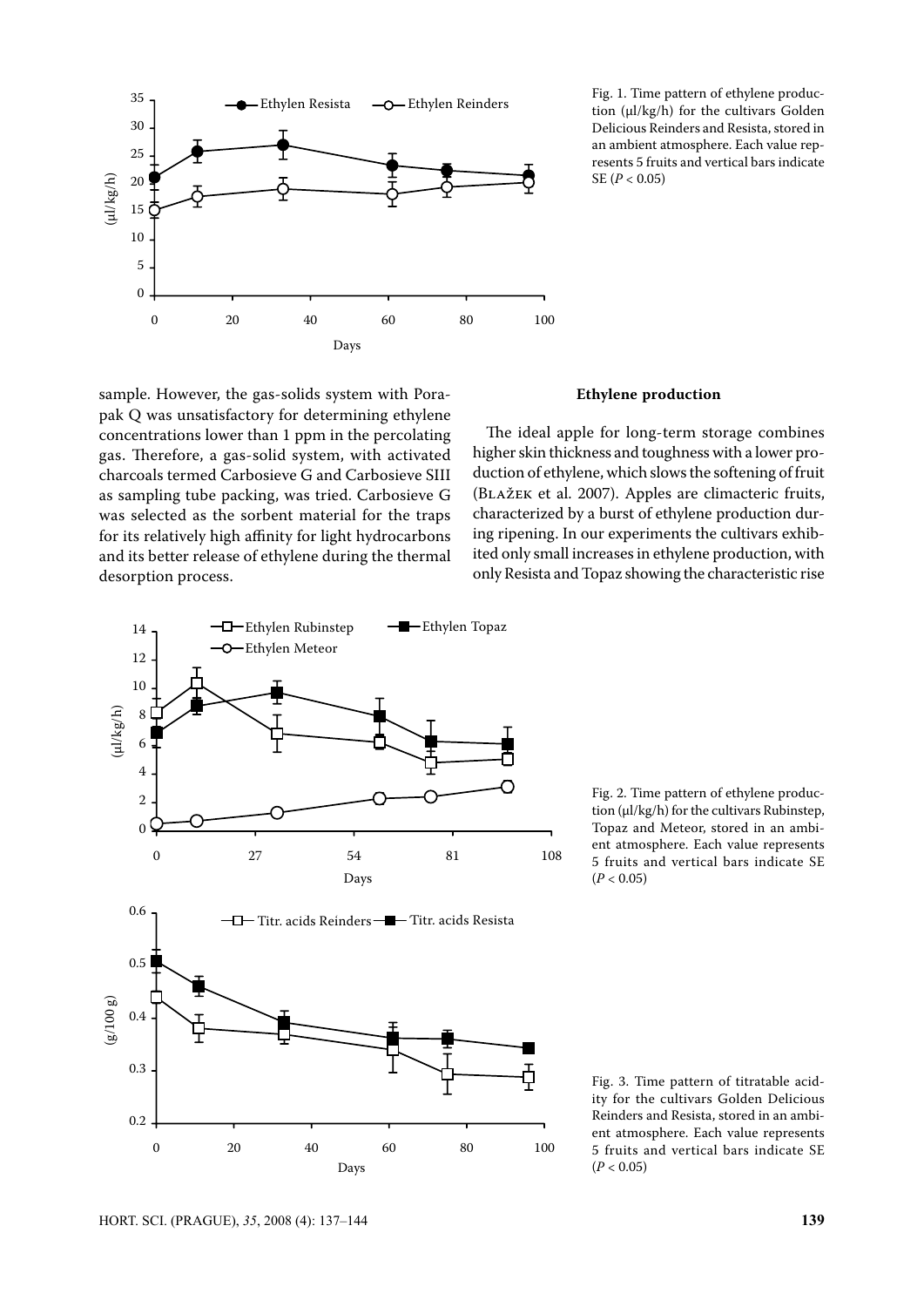

Fig. 4. Time pattern of titratable acidity for the cultivars Topaz, Rubinstep and Meteor, stored in an ambient atmosphere. Each value represents 5 fruits and vertical bars indicate SE (*P* < 0.05)

Fig. 5. Loss in firmness by cv. Golden Delicious Reinders and Resista, stored at 3°C

and fall over time (Figs. 1 and 2). The differences in ethylene production rates observed among the five apple cultivars cannot be explained by changes over time in the soluble solids and organic acids (Figs. 3 and 4). In elucidating how softening patterns differ among cultivars, Wakasa et al. (2003, 2006) distinguished four ripening-related genes, which influenced endogalacturonase enzymes in apple flesh.

### **Non-volatile compounds**

The sugar:acids ratio is commonly used as an indicator of maturity in fruits such as grapes and citrus, but it is not a reliable indicator in apples. One of the best measures of maturity is the change in total soluble solids, measured using a refractometer. The Brix readings during the storage period remained



Fig. 6. Loss in firmness by cv. Meteor, Rubinstep and Topaz, stored at 3°C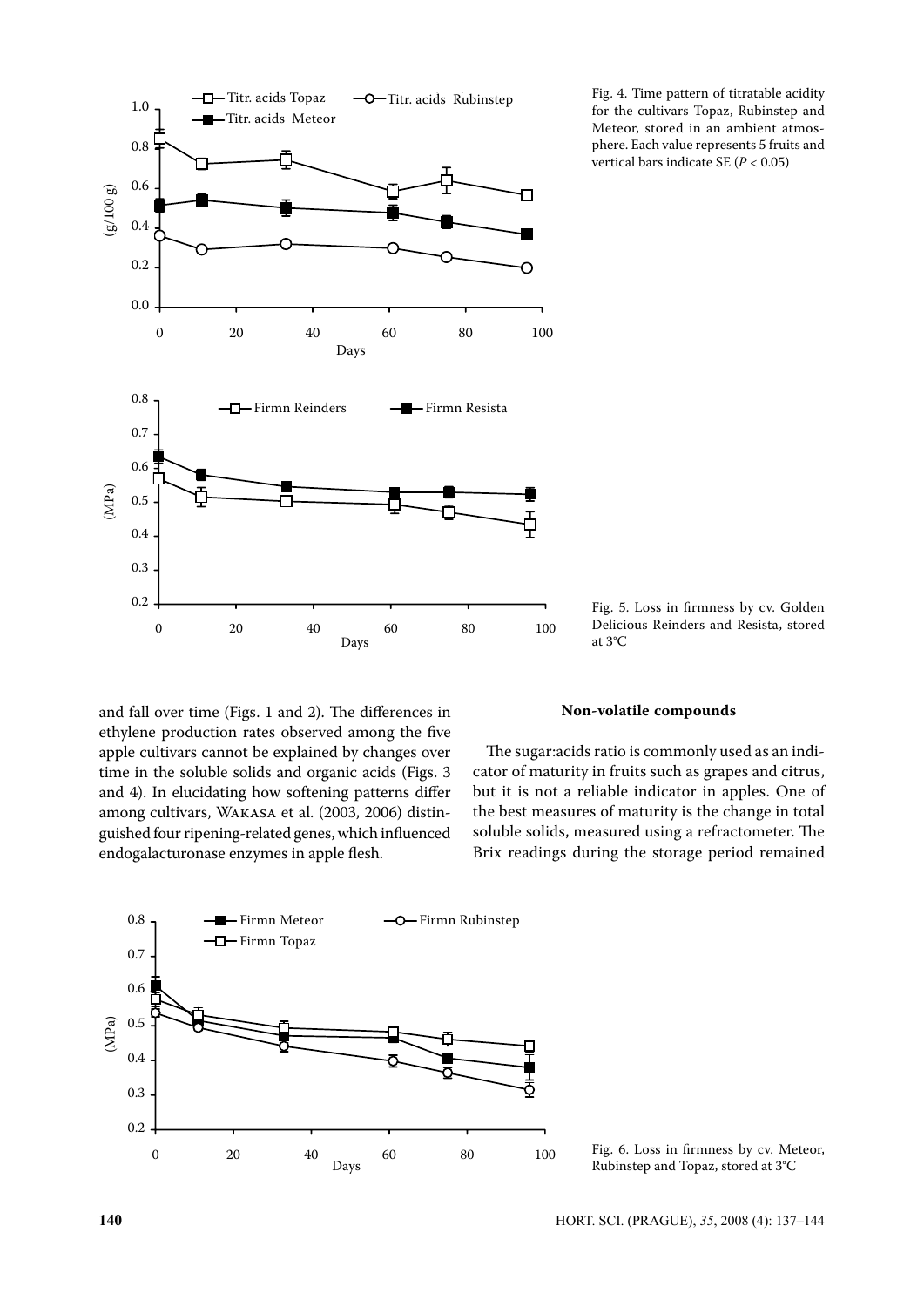

Fig. 7. Soluble solids, titratable acids and firmness of five apple cultivars held at 3°C for 96 days: Golden Delicious Reinders, Resista, Meteor, Rubinstep and Topaz. Only Topaz was discriminated from the other cultivars

unchanged in the range 12.8° to 14.6° Brix for all cultivars. The evaporation of water from the fruit surface and the consumption of sugars by respiration were perhaps in equilibrium. Organic acids, on the other hand, are an important source of respiratory energy in plant cells, and were depleted at roughly equal rates. The original differences in levels between cultivars remained unchanged over time (Figs. 3 and 4), although the varieties could be divided into two groups based on their rates of consumption of



Fig. 8. Ethylene production, soluble solids, titratable acids, and firmness (without values for weight loss) for five cultivars held at 3°C for 96 days: Golden Delicious Reinders, Resista, Meteor, Rubinstep and Topaz, Resista and Golden Delicious Reinders were not discriminated from the other cultivars

Fig. 9. Ethylene production, soluble solids, titratable acids and firmness (with weight loss) for Golden Delicious Reinders, Resista, Meteor, Rubinstep and Topaz. Golden Delicious Reinders and Resista were not discriminated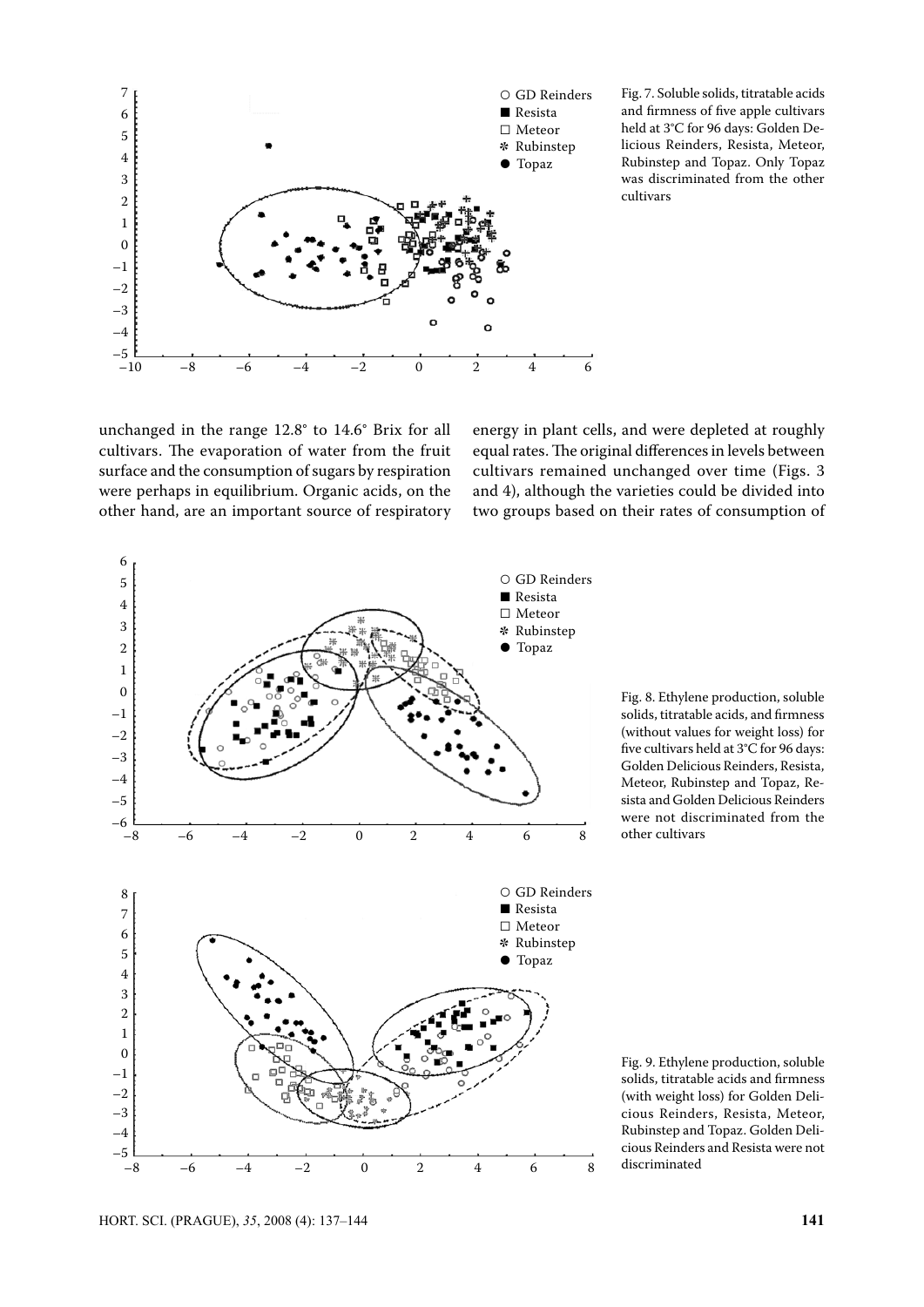

Fig. 10. Titratable acids, firmness and ethylene production for the discrimination of Golden Delicious Reinders and Resista held in similar storage conditions

organic acids (expressed as titratable acidity): cvs. Topaz, Resista and Rubinstep had losses of acidity of 2.76–2.96 mg/day, and Golden Delicious Reinders and Meteor had losses of 1.53–1.58 mg/day.

#### **Evaporation**

The skin protects fruit against uncontrolled evaporation and skin thickness should be greater than 60 μm. In addition, the skin also helps to protect against apple storage diseases (HOMUTOVÁ, BLAŽEK 2006; Blažek et al. 2007). Water vapour presents about 90% of all weight losses, although the cultivars behaved differently: Golden Delicious Reinders, Resista and Rubinstep lost 93 to 114 mg/day of water, and Meteor and Topaz lost 60–65 mg/day.

#### **Loss of firmness**

The softening of fruit is the consequence of cell wall degrading enzymes, of which endopolygalacturonase causes the most prominent changes. Flesh firmness loss patterns were classified roughly into two categories: gradually decreasing (Meteor and Rubinstep) and maintained (Topaz, Resista and Golden Delicious Reinders). There was no apparent

correlation between the rate of ethylene production and loss in flesh firmness (Figs. 1, 2, 5, 6). The production of very low levels of ethylene, such as in Meteor, should result in moderately high firmness when the fruit ripens. However, a high rate of ethylene production impacts probably only indirectly on the loss of firmness and other parameters of ripening which were measured. In conclusion, the MT instrument measured apple firmness precisely across a range of cultivars and storage conditions, with standard errors from 0.01 to 0.02, even though the punch is hand-operated.

#### **Analysis of data**

A discriminant analysis was performed to study whether the different parameters obtained were useful for discriminating between the cultivars under study. Discrimination among the five cultivars based on analysis of non volatile compounds, firmness, ethylene production and weight loss during cold storage is shown in Figs. 7 to 10. Fig. 7 shows that the cultivars did not divide clearly into groups, although Topaz was separated on the basis of soluble solids, titratable acid and firmness. In this way, it can be shown that the important parameters for distin-

Table 1. Statistically significant differences in five apple cultivars by measuring of ethylene production, non-volatile compounds and skin firmness

|                        | Soluble solid | <b>Firmness</b> | Titratable acids | Ethylene<br>production | Mass loss |
|------------------------|---------------|-----------------|------------------|------------------------|-----------|
| Cultivar               | $***$         | $**$            | $**$             | $* *$                  | $**$      |
| Time                   | ns            | $* *$           | $**$             | ns                     | $* *$     |
| Cultivar $\times$ time | *             | $**$            | *                | $* *$                  | $***$     |

Two-way ANOVA:  $*^*P < 0.01$ ,  $*P < 0.05$ , ns – not significant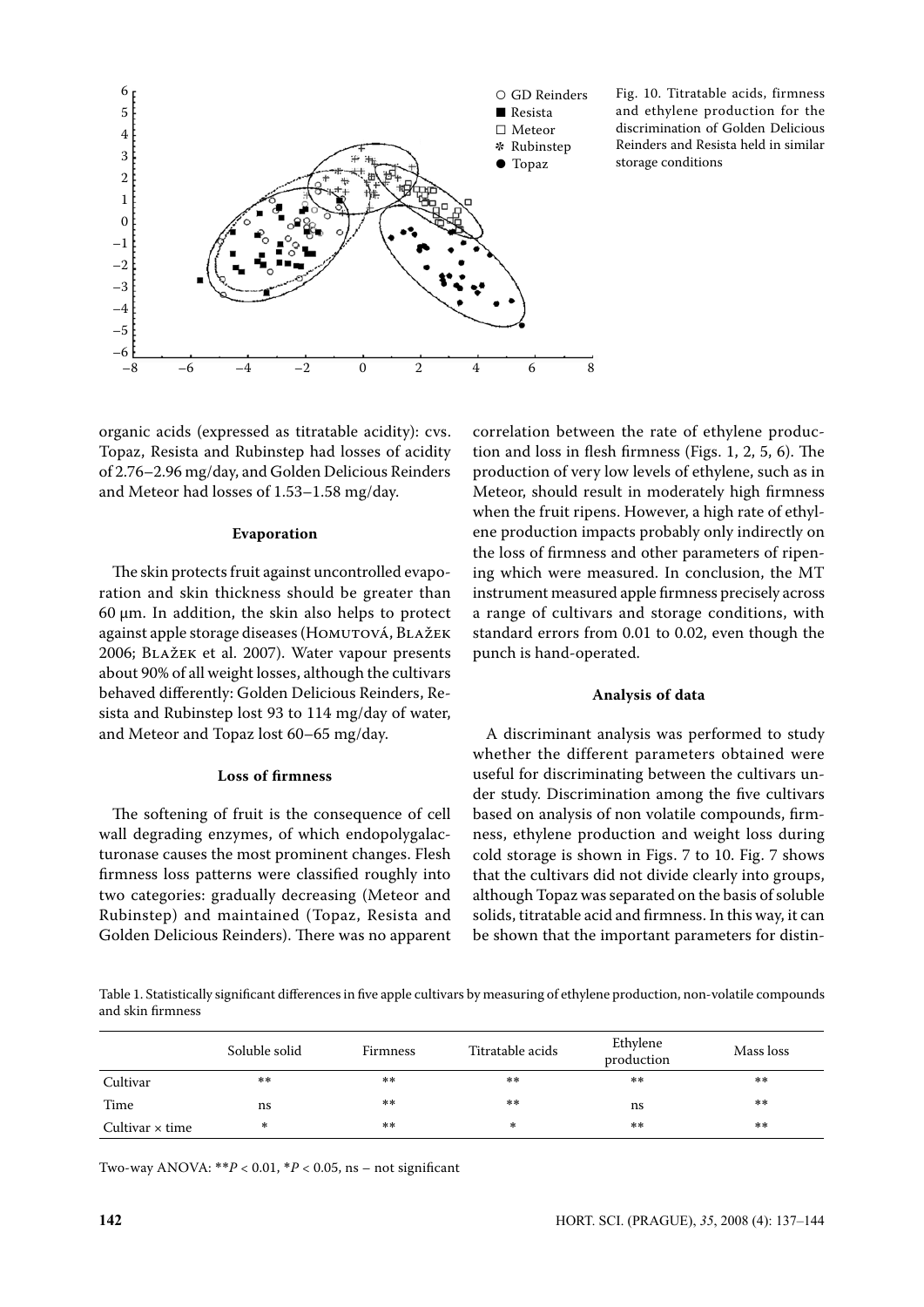guishing these five apple cultivars are the titratable acids, ethylene production and firmness, although the cultivars Golden Delicious Reinders and Resista overlap closely and remain difficult to separate clearly. Differences in acid content were detected when apples differed by more than 800 mg/kg of titratable acidity. Thus measurements of titratable acidity may be a useful way to differentiate cultivars and predict the stability of apples in storage. This may also be important for assessing fruit quality, since consumers often have distinct preferences for acid levels (Figs. 8 and 9). For a higher level of discrimination between samples coming from the same growing area, it could be interesting to measure ethylene production, acids and firmness, which are more characteristic of the apple cultivars than the other parameters, and could provide complementary information for the resolution of apple cultivars (Fig. 10). All the observed parameters were useful in differentiating the cultivars held in cold storage (Table 1).

#### **R e f e r e n c e s**

- BLAŽEK J., OPATOVÁ H., GOLIÁŠ J., HOMUTOVÁ I., 2007. Ideotype of apple with resistence to storage diseases. Horticultural Science (Prague), *34*: 108–114.
- DAILLANT-SPINNLER B., MacFIE H.J.H., BEYTS P.K., HED-DERLEY D., 1996. Relationships between perceived sensory properties and major preference directions of 12 varieties of apples from the southern hemisphere. Food Quality and Preference, *7*: 113–126.
- GOLIÁŠ J., LÉTAL J., 1995. Theoretical model and practical preparation of controlled atmosphere in cooling store houses. Mitteilungen Klosterneuburg, *45*: 57–62.
- GOLIÁŠ J., NĚMCOVÁ A., MÝLOVÁ P., 2006. Ethylene production in apple infected by *Gleosporium album* Ostrw. at cold storage. Horticultural Science (Prague), *33*: 1–6.
- HOMUTOVÁ I., BLAŽEK J., 2006. Differences in fruit skin thickness between selected apple (*Malus domestica* Borkh.) cultivars assessed by histological and sensory methods. Horticultural Science (Prague), *33*: 108–113.
- JAEGER S.R., ANDANI Z., WAKELING I.N., MacFIE H.J.H., 1998. Consumer preferences for fresh and aged apples: a cross-cultural comparison. Food Quality and Preference, *9*: 355–366.
- JOHNSTON J.W., HEWETT E.W., HERTOG M.L.A.T.M., HARKER F.R., 2001. Temperature induces differential softening responses in apple cultivars. Postharvest Biology and Technology, *23*: 186–197.
- KNEE M., LOONEY N.E., HATFIELD S.G.S., SMITH S.M., 1983. Initiation of rapid ethylene synthesis by apple and pear fruits in relation to storage temperature. Journal of Experimental Botany, *34*: 1207–1212.
- LARRIGAUDIERE C., GRAELL J., SALAS J., VENDRELL M., 1997. Cultivar differences in the influence of a short period of cold storage on ethylene biosynthesis in apples. Postharvest Biology and Technology, *10*: 21–27.
- McGLONE V.A., JORDAN R.B., SEELYE R., CLARK C.J., 2003. Dry-matter a better predictor of the post-storage soluble solids in apples? Postharvest Biology and Technology, *28*: 431–435.
- NILSSON T., GUSTAVSSON K.H., 2007. Postharvest physiology of aroma apples in relation to position on the tree. Postharvest Biology and Technology, *43*: 36–46.
- STOW J., DOVER C.J., GENGE P.M., 2000. Control of ethylene biosynthesis and softening in Coxs Orange Pippin apple during low-ethylene, low-oxygen storage. Postharvest Biology and Technology, *18*: 215–225.
- VANGDAL E., 1985. Quality criteria for fruit for fresh consumption. Acta Agricultural Scandinavicae, *35*: 41–47.
- WAKASA Y., HATSUYAMA Y., TAKAHASHI A., SATO T., NIIZEKI M., HARADA T., 2003. Divergent expression of six expansin genes during apple fruit ontogeny. European Journal of Horticultural Science, *68*: 253–259.
- WAKASA Y., KUDOA H., ISHIKAWA R., AKADAB S., SENDA M., NIIZEKI M., FARADA T., 2006. Low expression of an endopolygalacturonase gene in apple fruit with long-term storage potential. Postharvest Biology and Technology, *39*: 193–198.

Received for publication March 3, 2008 Accepted after corrections July 27, 2008

# **Srovnání odrůd jablek podle produkce etylenu a fyzikálně chemických změn při chladírenském skladování**

**ABSTRAKT**: Podle produkce etylenu, titrační kyselosti, rozpustné sušiny, pevnosti dužniny a hmotnostních ztrát při skladování byly hodnoceny vlastnosti odrůd jablek po dobu 100 dnů. Pro zachycení etylenu do obohacovací kolony je vhodný Carbosieve G, který má střední afinitu pro nízkomolekulární uhlovodíky, a v zařízení pro tepelnou desorpci se uvolňuje z obohacovací kolony při 130 °C za dobu dvou minut. Analýzou rozptylu byly zjištěny významné rozdíly mezi